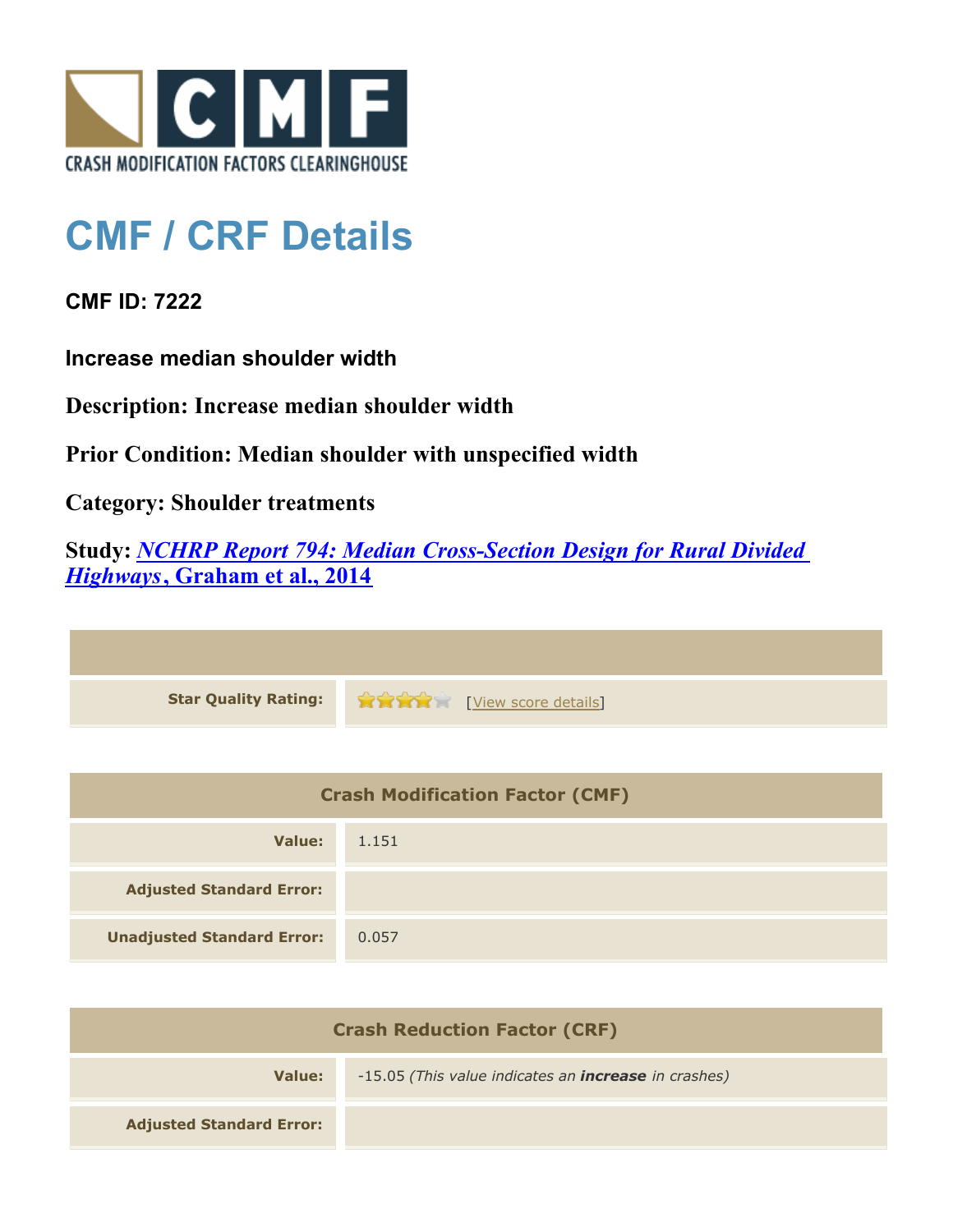| <b>Applicability</b>       |                                                                      |
|----------------------------|----------------------------------------------------------------------|
| <b>Crash Type:</b>         | Other                                                                |
| <b>Crash Severity:</b>     | K (fatal), A (serious injury), B (minor injury), C (possible injury) |
| <b>Roadway Types:</b>      | Principal Arterial Other Freeways and Expressways                    |
| <b>Number of Lanes:</b>    | $\overline{4}$                                                       |
| <b>Road Division Type:</b> | Divided by Median                                                    |
| <b>Speed Limit:</b>        |                                                                      |
| <b>Area Type:</b>          | Rural                                                                |
| <b>Traffic Volume:</b>     |                                                                      |
| <b>Time of Day:</b>        | All                                                                  |

## *If countermeasure is intersection-based*

| <b>Intersection Type:</b>         |  |
|-----------------------------------|--|
| <b>Intersection Geometry:</b>     |  |
| <b>Traffic Control:</b>           |  |
| <b>Major Road Traffic Volume:</b> |  |
| <b>Minor Road Traffic Volume:</b> |  |

| <b>Development Details</b>      |                        |
|---------------------------------|------------------------|
| <b>Date Range of Data Used:</b> | 2000 to 2007           |
| <b>Municipality:</b>            |                        |
| State:                          | CA, MO, NC, OH, PA, WA |